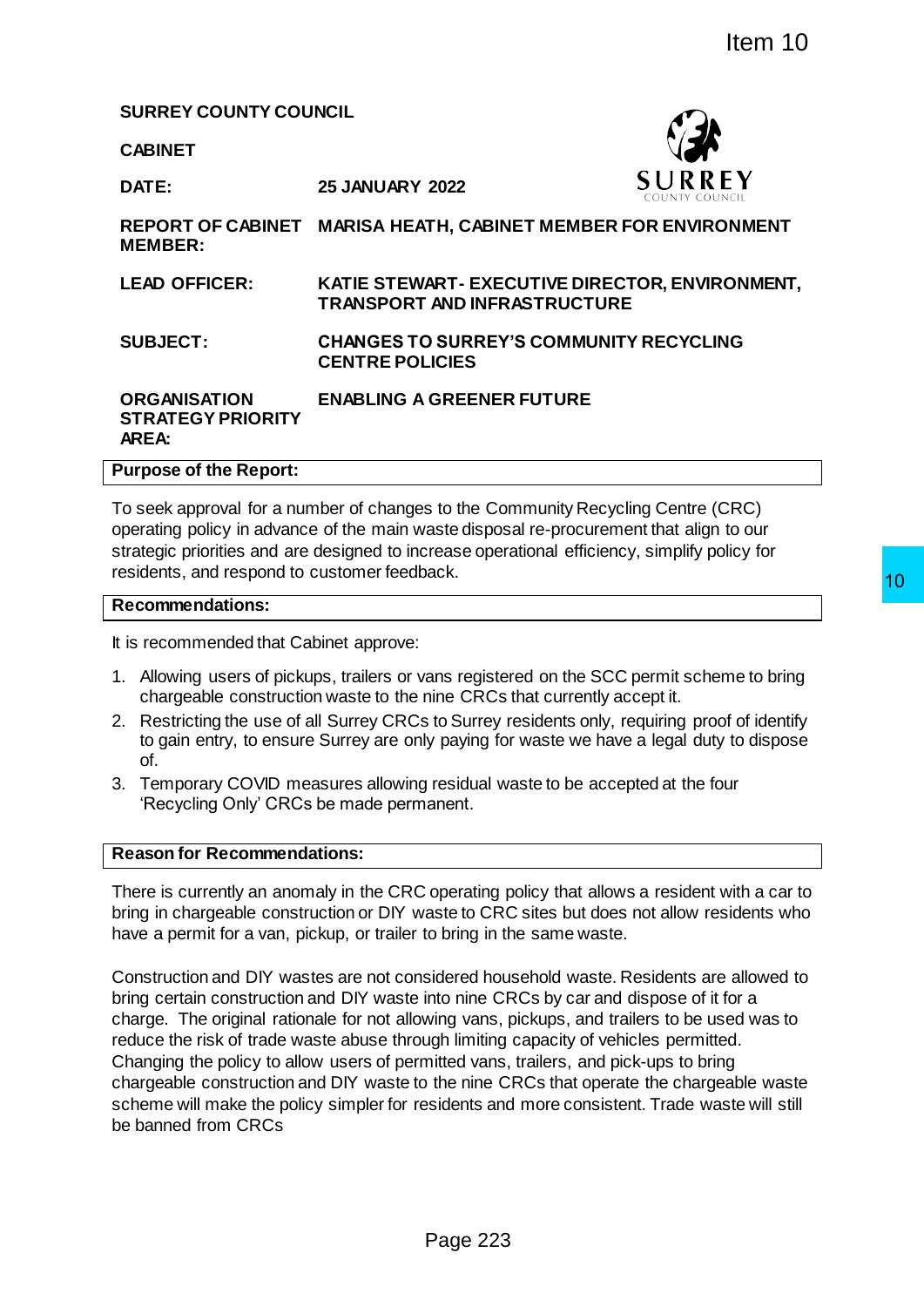Secondly, most waste disposal authorities that border Surrey have now introduced resident only policies at their CRC sites preventing Surrey residents from using them. To ensure that that SCC are only paying for waste they have a legal duty to dispose of it is recommended that a Surrey resident only policy is also implemented at Surrey CRCs.

Finally, during the Covid pandemic residual waste containers were reintroduced at the four 'recycling only' Surrey CRCs as a means of reducing congestion at other CRCs caused by social distancing measures. Tonnages of residual waste across Surrey have not increased because of this measure, therefore it is recommended that SCC retains these temporary arrangements mainly as a means of reducing car travel undertaken by residents who currently have to travel longer distances to CRC sites that do accept residual waste.

#### **Executive Summary:**

# **Context**

- 1. Surrey County Council are currently part way through the 'Rethinking Waste' transformation programme. The Rethinking Waste programme will set the future strategic direction for the waste disposal service through the waste disposal service re-procurement due September 2024. The programme seeks to move the county to a circular economy model, minimising the waste created and maximising the value of the waste that is created through an increase in the reuse and recycling of such waste, and to ultimately drive toward a more environmentally and financially sustainable model for managing waste and resources.
- 2. The Programme, working closely with district partners and the market, will also make recommendations to respond to some potentially significant changes arising from the emerging national Resources and Waste Strategy.
- 3. However, in advance of the re-procurement, and as a result of customer feedback, the impact of COVID and some external changes to policy made by neighbouring waste disposal authorities that has impacts for SCC, several changes to CRC operating policy are being recommended for earlier implementation. These changes will improve the CRC service for residents, whilst also promoting the objectives of the Rethinking Waste Programme. The table below provides further information on the fit with waste service strategic priorities*.*  10<br>
Sustainable model for managing waste and 1<br>
2. The Programme, working closely with districtic recommendations to respond to some poter<br>
emerging national Resources and Waste St<br>
3. However, in advance of the re-procure

#### **The proposed policy changes**

#### **Van, pickup and trailer permit scheme terms and conditions**

- 4. The current SCC van permit policy prohibits any construction waste being brought into our CRCs in a van, pickup, or trailer. However, our chargeable waste scheme allows car drivers to bring in rubble, soil, plasterboard, and other inert material on payment of a charge. Customer feedback has highlighted that some customers find this policy restrictive and for ease would like to be able to also bring this material in by van, pickup, or trailer. It is therefore proposed to remove this restriction.
- 5. The existing charging scheme recovers the costs of receiving these materials at a CRC and infrastructure and staff are already in place making this change to allow vans, pickups, and trailers to bring chargeable construction waste to CRCs cost neutral for the council.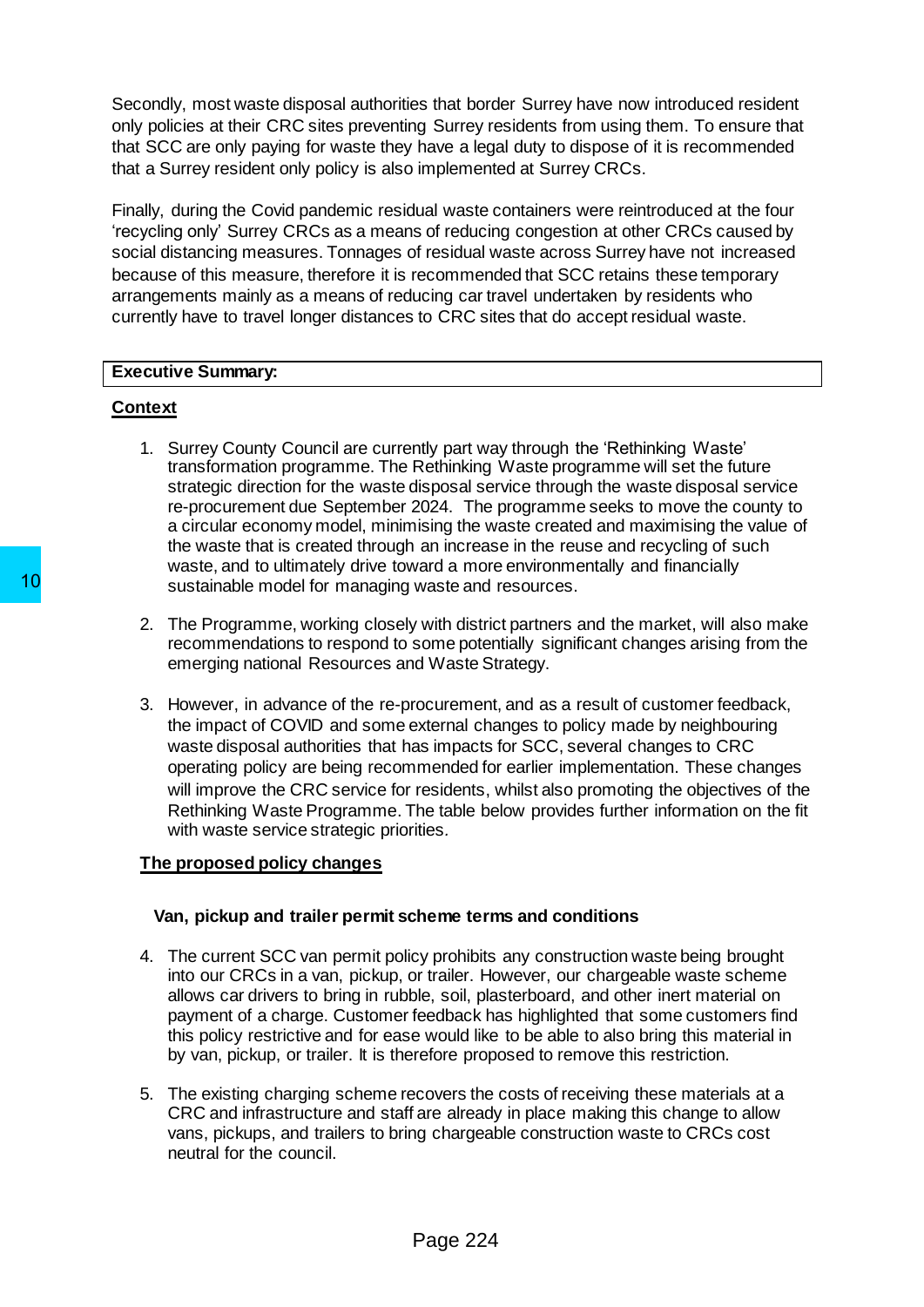6. The restrictions on tradespersons would remain in force and anyone driving a van or pulling a trailer which is suspected of carrying trade waste would be prevented from entering using current measures and tests. This is because the CRC planning consents currently restricts use of the sites to householders and many sites do not have capacity to accept trade waste. Suez, SCC's waste contractor already provides a trade waste service at Epsom, Guildford, and Leatherhead waste transfer stations.

#### **Surrey resident-only CRCs**

- 7. Currently five CRCs already have a 'Surrey residents only' policy in response to neighbouring councils who have adopted 'resident only' policies or have implemented booking systems that restrict entry to residents only. These include Hampshire, Berkshire, West Sussex, and Kent. Neighbouring London boroughs have also operated resident-only polices for some time.
- 8. A survey in 2017 identified that 13% of the users of Camberley and Farnham CRCs came from Hampshire or Berkshire therefore because of the policy we would expect the CRCs to become less busy and that we would have reduced costs and less material to deal with.
- 9. A Surrey Resident scheme already operates effectively at the Shepperton, Epsom, Warlingham, Caterham and Camberley CRCs. At these sites, proof of residency such as driving licence or utility bill is requested at a resident's first visit of the year to a CRC, at which point a windscreen sticker is provided as proof of residency for the remainder of that year. Site staff will allow a vehicle displaying the windscreen sticker entry to the site without having to do a repeat of the residency checks for subsequent visits, thereby reducing the queuing that might otherwise result to a minimum and reducing inconvenience for the resident. This existing resident scheme can be extended to all CRC sites across Surrey without any substantive additional staff or infrastructure costs.
- 10. It would be preferable for resident convenience and environmental reasons related to longer distances travelled by car for residents to be able to visit the CRC site nearest to their homes, irrespective of administrative boundaries. However, SCC officers have been unable to broker cost sharing mechanisms with neighbouring authorities to enable this, with the exception of West Sussex CC who allow the continued use of their East Grinstead site for residents from the South East of Surrey in return for a payment to cover costs. In addition, we have an arrangement with Windsor & Maidenhead Council for their residents to use the Bagshot CRC for a charge and it is proposed that this remains in place. millallow a verhicle displaying the windscreen sticker<br>of o a repeat of the residency checks for subsequent<br>g that might otherwise result to a minimum and<br>ident. This existing resident scheme can be<br>given without any subst
- 11. Therefore, to ensure that SCC are only paying for waste for which it is legally obliged to dispose, it is recommended that the council adopt a similar resident-only approach at all CRC sites.

# **Residual waste facilities at 'Recycling Only' CRCs**

- 12. Residual waste facilities were removed at Bagshot, Cranleigh, Warlingham and Dorking CRCs in May 2019 following a Cabinet decision in January 2019. In March 2021, Cabinet agreed to reintroduce residual waste facilities for a period of up to 12 months to alleviate traffic congestion at other sites during the Covid response resulting from social distancing measures.
- 13. It should be noted that the reintroduction of residual waste facilities at these four sites has not led to an increase in the overall amount of residual waste generated from the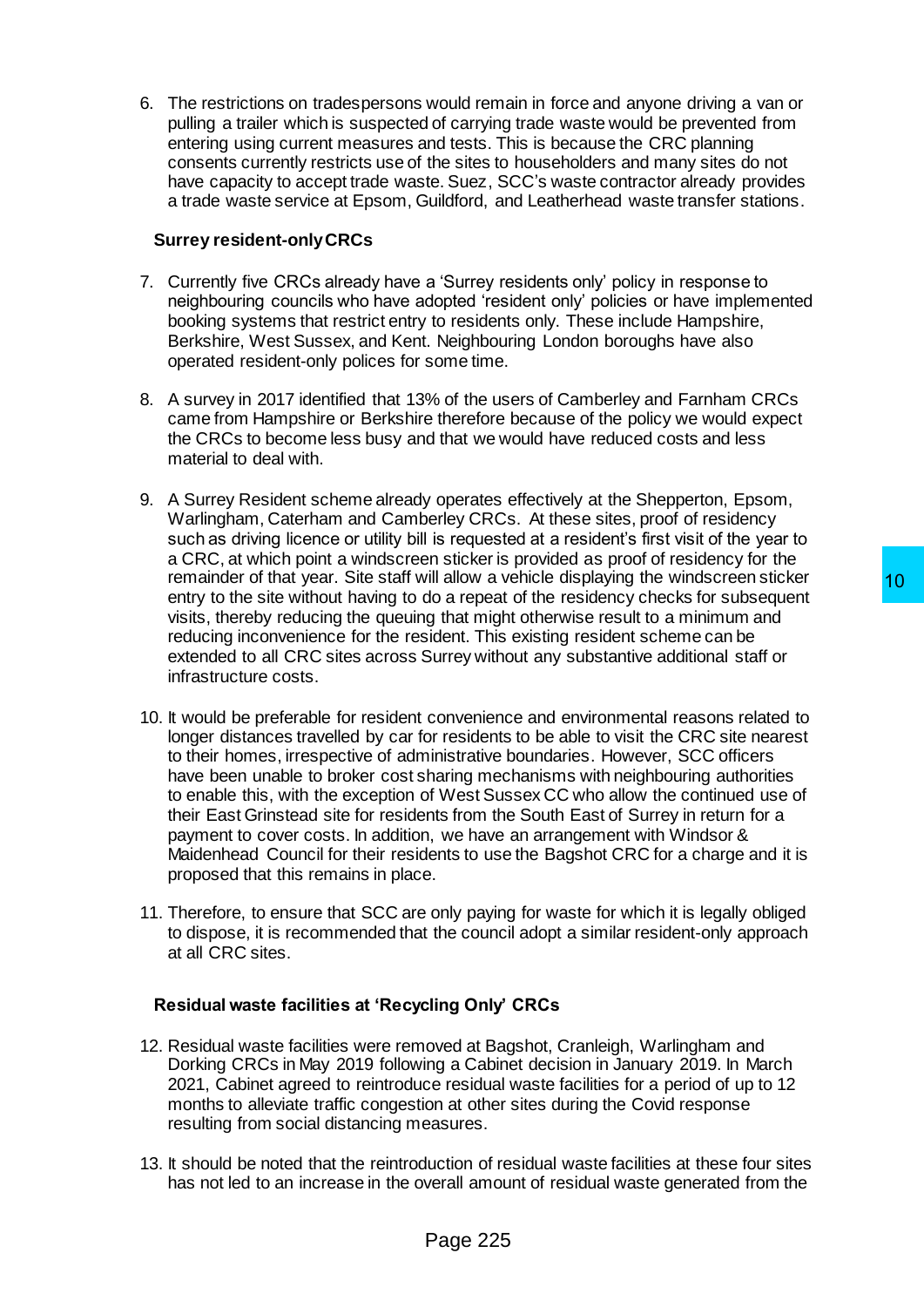CRC service. Annexe 1 gives more detail. The four sites between them, handle just 6% of the total amount of waste and recycling collected at our CRCs and therefore any change, if detectable, is likely to be minimal.

- 14. Social distancing measures have now ceased and therefore a decision needs to be made about the temporary residual waste facilities at the 'recycling only' sites.
- 15. The permanent reintroduction of residual waste containers will increase the offering at these CRCs without additional costs. Evidence suggests that when the recyclingonly sites were introduced, the sites became less frequented, whilst other sites that accepted residual waste became busier. Offering a residual waste facility at all sites will reduce customer journey distances and increase efficiency of operation leading to an increase in customer satisfaction.
- 16. There is also the potential to reduce distances travelled by car to CRCs by residents of Dorking, Cranleigh, Warlingham and Bagshot. These are all significant population centres and Cranleigh is about to have an additional 1,800 households built at Dunsfold creating additional need.
- 17. In addition, the opportunity to introduce black bag sorting at these four additional sites as well as the other eleven CRCs. Black bag sorting is a valuable method employed to increase recycling and reduce residual waste by removing by hand obvious recyclables from the black bag.
- 18. Therefore, on balance of the evidence, it is recommended that there is a permanent reintroduction of residual waste containers at these four sites.

#### **Consultation:**

- 19. There has been no public consultation, but the majority of the changes are a direct result of customer feedback. In addition, district and borough colleagues will be engaged regarding these changes to ensure smooth implementation.
- 20. The report will be taken to the January Environment Select Committee

#### **Risk Management and Implications:**

- 21. There is a risk that by accepting vans and trailers with chargeable construction waste this may lead to other types of construction being brought to the sites in vans and trailers. The van permit terms and conditions will however make it clear that these other types of construction waste are not permitted to be brought to the site, and CRC staff will be present to monitor usage and to enforce the council's policy of refusing drivers of vans and trailers to deposit any construction waste that does not fall within the remit of the charging scheme. As the council holds personal details of all van permit holders, any issues that arise can be followed up after the event by officers. 18. Therefore, on balance of the evidence, it is reintroduction of residual waste containers and the evidence of the evidence of the evidence of the state of customer feedback. In addition, dis engaged regarding these chan
	- 22. The reintroduction of residual waste containers at the four 'recycling only' sites may encourage residents to bring more residual waste than might otherwise be the case if they were to revert to recycling only sites. However, evidence suggests that this has not been the case since the introduction of the policy change for these sites to accept residual waste from April 2021 and officers will continue to monitor residual waste quantities at all sites accordingly. It should also be borne in mind that in the case of Cranleigh a significant housing development of several thousand houses is likely to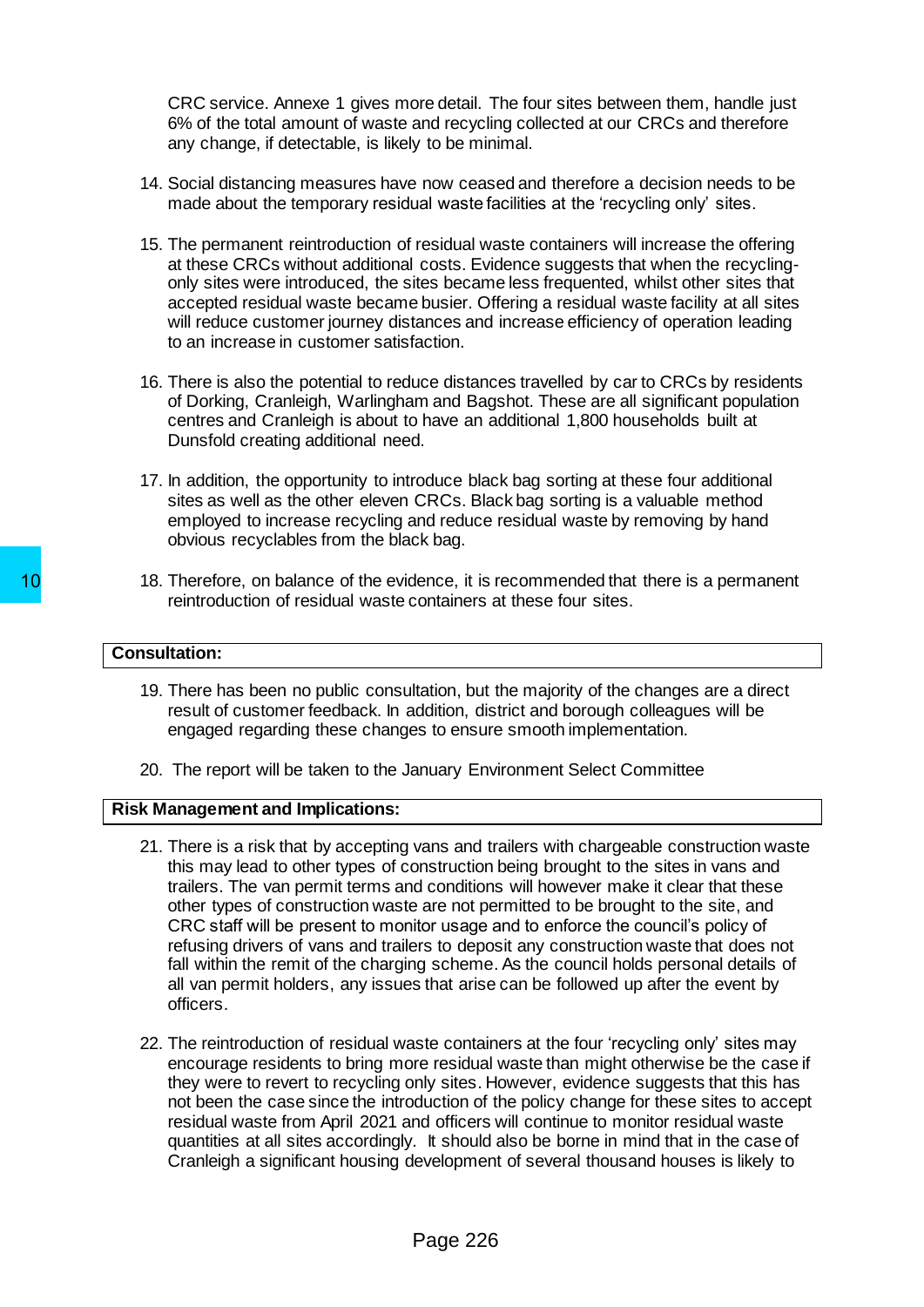start soon which will distort this pattern and place an additional need for residual waste arrangements in this part of the county.

#### **Financial and Value for Money Implications:**

- 23. It is not expected that the overall tonnage of residual waste will increase as a result of accepting residual waste at the four small CRCs on a permanent basis and therefore there should be no cost implications for the council. This assessment is based on the fact that we have not seen any overall increase in tonnage since residual waste containers were re-introduced in April 2021.
- 24. We will allow van and trailer users to deposit chargeable construction waste but the cost of managing this will be covered by the charges we levy and there will be no increase in administration costs.
- 25. By restricting the use of our sites to Surrey residents only we are likely to see a reduction in overall tonnage and costs

#### **Section 151 Officer Commentary:**

26. Although significant progress has been made over the last twelve months to improve the Council's financial position, the medium-term financial outlook beyond 2021/22 remains uncertain. The public health crisis has resulted in increased costs which may not be fully funded. With uncertainty about the ongoing impact of this and no clarity on the extent to which both central and local funding sources might be affected in the medium term, our working assumption is that financial resources will continue to be constrained, as they have been for the majority of the past decade. This places an onus on the Council to continue to consider issues of financial sustainability as a priority in order to ensure stable provision of services in the medium term. The measures recommended are not expected to result in a significant change to costs, although this will continue to be monitored. As such, the Section 151 Officer supports the proposed approach. rendium-term financial outlook beyond 2021/22<br>
thy roiss has resulted in increased costs which may<br>
ty about the ongoing impact of this and no clarity<br>
and local funding sources will continue to be<br>
the majority of the pas

#### **Legal Implications – Monitoring Officer:**

- 27. The Council is a Waste Disposal Authority. Under the Environmental Protection Act 1990 the Council has a duty to provide places at which residents may dispose of household waste free of charge. The Council has a power to charge for the disposal of non-domestic waste.
- 28. The proposals to allow users of pickups and trailers to bring chargeable waste and to extend the number of sites that accept residual waste are decisions that the Council can make and will provide a better service to residents.
- 29. The Council does not owe duties to residents of neighbouring local authorities and can therefore lawfully restrict the use of its CRCs to Surrey residents.

#### **Equalities and Diversity:**

30. An Equality Impact Assessment was included in the Cabinet report of 29 January 2019 and reviewed as part of the Cabinet paper of 27 October 2019. The re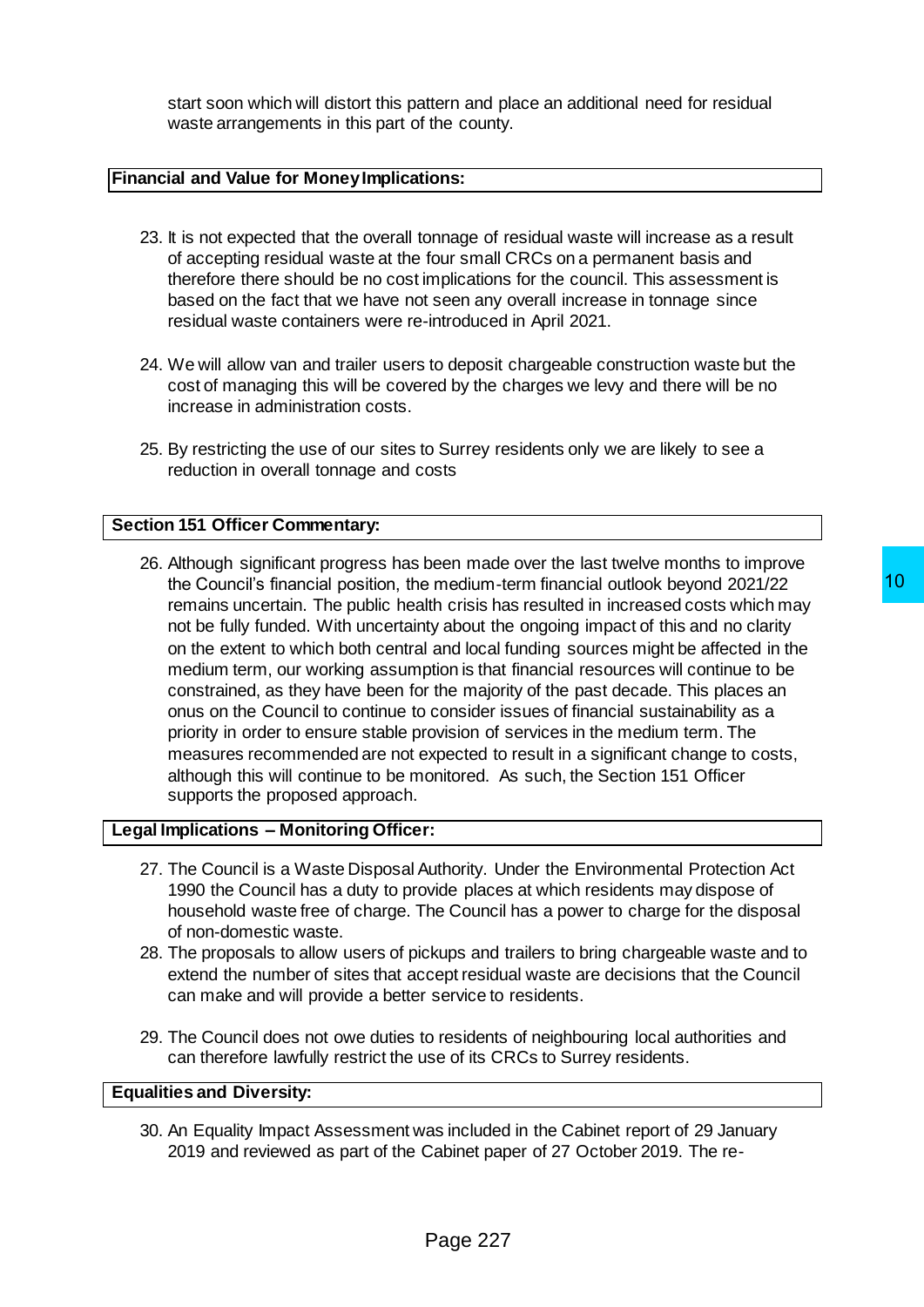introduction of non-recyclable materials to the four community recycling centres will have no material impact on the findings of the earlier Equality Impact Assessments.

#### **Other Implications:**

31. The potential implications for the following council priorities and policy areas have been considered. Where the impact is potentially significant a summary of the issues is set out in detail below.

|    | Area assessed:                                                                                               | <b>Direct Implications:</b>                                                                                                                                                                                                                                                                                                           |  |  |  |  |  |  |
|----|--------------------------------------------------------------------------------------------------------------|---------------------------------------------------------------------------------------------------------------------------------------------------------------------------------------------------------------------------------------------------------------------------------------------------------------------------------------|--|--|--|--|--|--|
|    | Corporate Parenting/Looked After<br>Children                                                                 | <b>None</b>                                                                                                                                                                                                                                                                                                                           |  |  |  |  |  |  |
|    | Safeguarding responsibilities for<br>vulnerable children and adults                                          | None                                                                                                                                                                                                                                                                                                                                  |  |  |  |  |  |  |
| 10 | Environmental sustainability                                                                                 | None. Residents will continue to be<br>encouraged to recycle as much<br>waste as possible through provision<br>of comprehensive recycling facilities<br>at all community recycling centres<br>and non-recyclable waste will<br>continue to be treated in the most<br>sustainable way, avoiding the use of<br>landfill where possible. |  |  |  |  |  |  |
|    | Compliance<br>against<br>net-zero<br>emissions target and future climate<br>compatibility/resilience         | Residents will have less far to drive<br>to dispose of their waste therefore<br>reducing transport related carbon<br>emissions.                                                                                                                                                                                                       |  |  |  |  |  |  |
|    |                                                                                                              | Minimising waste in the first place<br>and reusing and recycling as much<br>of what is left provides the greatest<br>contribution to reducing greenhouse<br>gas emissions and this will continue<br>to be strongly encouraged at the<br>CRCs.                                                                                         |  |  |  |  |  |  |
|    | <b>Public Health</b>                                                                                         | None.                                                                                                                                                                                                                                                                                                                                 |  |  |  |  |  |  |
|    |                                                                                                              |                                                                                                                                                                                                                                                                                                                                       |  |  |  |  |  |  |
|    | <b>What Happens Next:</b>                                                                                    |                                                                                                                                                                                                                                                                                                                                       |  |  |  |  |  |  |
|    | 32. Subject to agreement by Cabinet of these recommendations, the changes will be<br>made as follows,        |                                                                                                                                                                                                                                                                                                                                       |  |  |  |  |  |  |
|    | а.<br><b>March 2022</b>                                                                                      | The change to the van permit policy to allow chargeable construction ware<br>be brought in vans and trailers will be publicised and implemented by 31                                                                                                                                                                                 |  |  |  |  |  |  |
|    | by 31 March 2022                                                                                             | b. The resident-only policy will be publicised and implemented across all CI                                                                                                                                                                                                                                                          |  |  |  |  |  |  |
|    | c. The CRCs at Bagshot, Warlingham, Cranleigh and Dorking will accept<br>residual waste on a permanent basis |                                                                                                                                                                                                                                                                                                                                       |  |  |  |  |  |  |
|    | Page 228                                                                                                     |                                                                                                                                                                                                                                                                                                                                       |  |  |  |  |  |  |

#### **What Happens Next:**

- 32. Subject to agreement by Cabinet of these recommendations, the changes will be made as follows,
	- a. The change to the van permit policy to allow chargeable construction waste to be brought in vans and trailers will be publicised and implemented by 31 March 2022
	- b. The resident-only policy will be publicised and implemented across all CRCs by 31 March 2022
	- c. The CRCs at Bagshot, Warlingham, Cranleigh and Dorking will accept residual waste on a permanent basis

---------------------------------------------------------------------------------------------------------------------------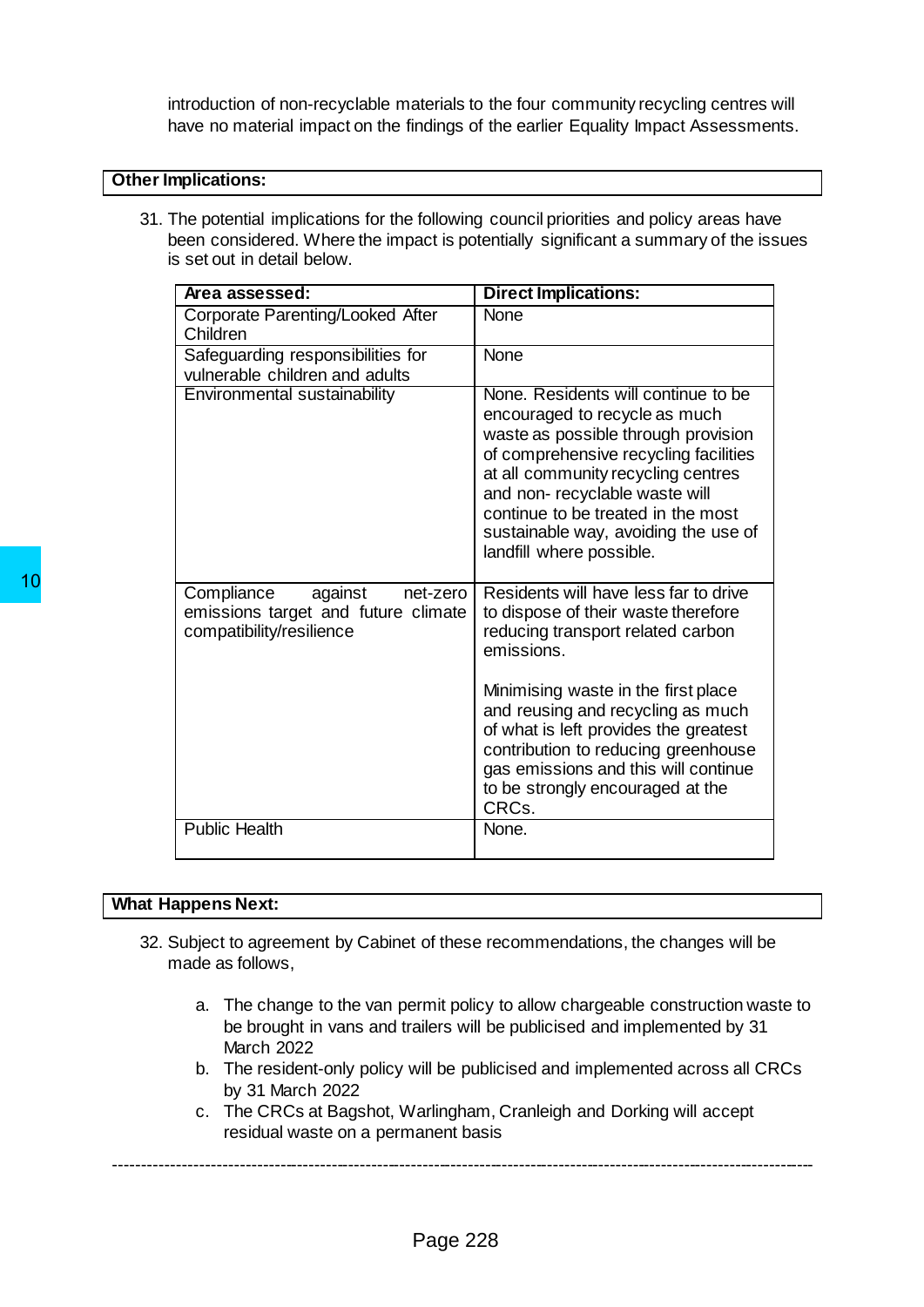**Report Author:** Richard Parkinson, Resource and Circular Economy Group Manager 07968 832517

### **Consulted:**

Member for Environment, Waste and Climate Change

Cabinet members and the council's Corporate Leadership Team.

### **Annexes:**

Annex 1 – Trends in residual waste tonnages at CRCs

# **Sources/background papers:**

Cabinet Agenda and Minutes 29 January 2019

Cabinet Agenda and Minutes 30 March 2021